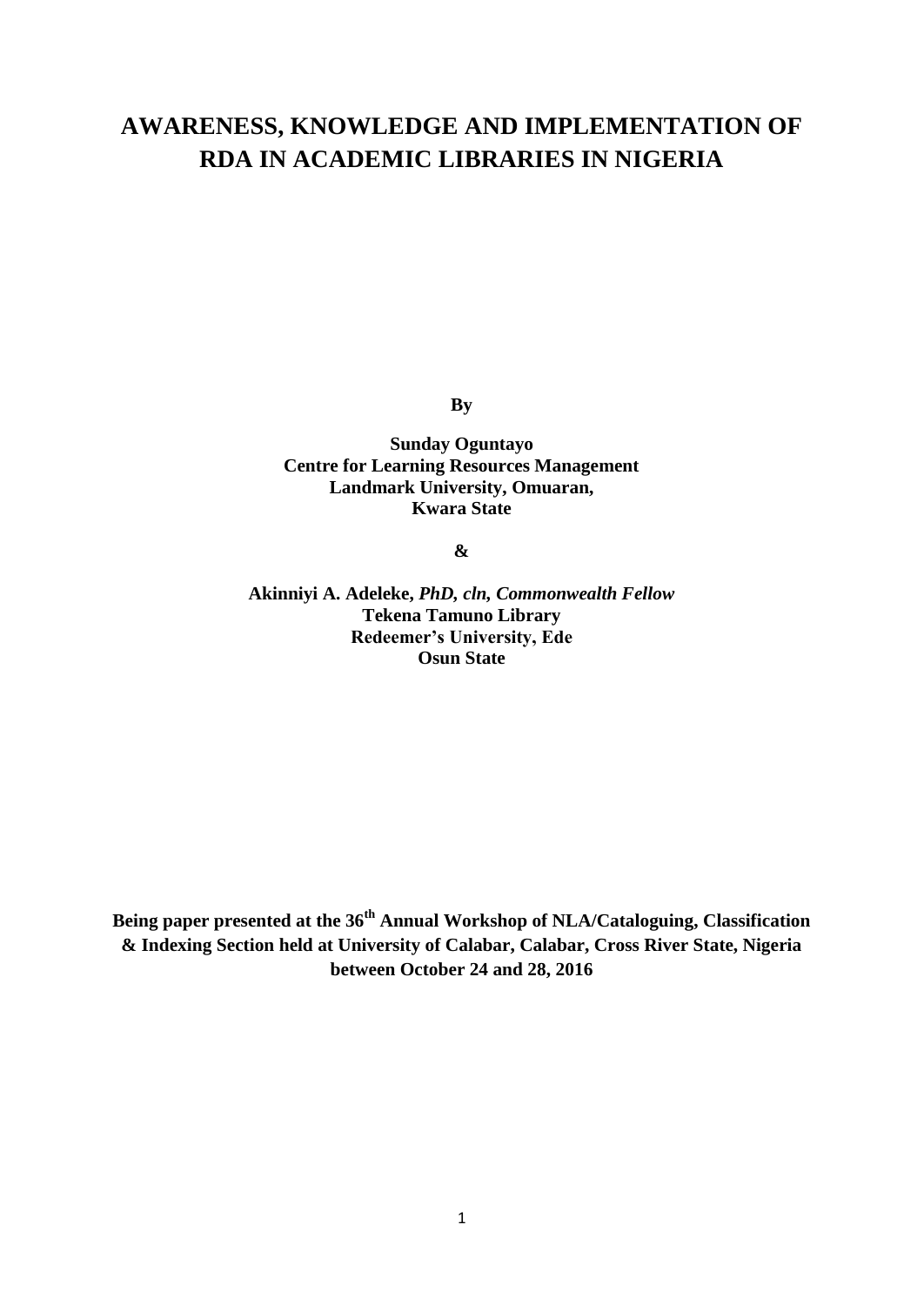## **INTRODUCTION**

This paper presents the report of a survey of the levels of awareness, knowledge and implementation of RDA in academic libraries in Nigeria. RDA, Resource Description and Access, is a product of the enormous developments in information technology that led to changes in cataloguing rules, principles, standards and library catalogues (Atilgan, Ozel and Cakmak, 2015). RDA is a standard for descriptive cataloging that provides instructions and guidelines on formulation of bibliographic data. RDA can be described as a new cataloging standard in the digital environment that replaces the Anglo American Cataloguing Rules (AACR2) to provide guidelines for listing bibliographic resources more functionally, defining information resources in all formats, sharing metadata in digital environment, and for the integration of libraries with the Semantic Web. It was published in 2010 as an online toolkit but also printed in hardcopy, and subsequently as an e-book. It is a user-centric platform formulated by libraries and information technologists to help users to be able to identify information resources by creating inter-related metadata in digital environment. It also assists libraries to keep in touch with semantic web and encourages international collaborations.

The topic of RDA was first presented to Nigerian cataloguers in October 2010. Dr. Ibidapo Oketunji presented a brief introduction to the subject during the  $30<sup>th</sup>$  Annual Workshop/Seminar of the Nigerian Library Association/Cataloguing, Classification and Indexing Section held at Akure, Ondo State, Nigeria. Relying much on his experience in the United Kingdom, Dr. Oketunji explained some of the differences between AACR2 and RDA. At that time, the participants at the Workshop decided to take a 'siddon look' position, which is, 'let's wait and see what happens as the discussions on the topic unfold'. Nevertheless, successive workshops of the Section after 2010 have always featured RDA as a major theme and issue of discussions in order to further familiarize and educate librarians that there was a limit to how long Nigerian libraries stay with the 'wait and see' position.

Copy cataloguing has become very popular in Nigerian academic libraries. This is a process whereby catalogue records of other libraries are copied with or without modifications and imported into the copying library's records. Copy cataloguing is as old as library practice in Nigeria but made more popular by the adoption of information technology and the electronic cataloguing system in academic libraries. Most academic libraries in Nigeria follow the American cataloguing standards and copy their catalogue records large from the Library of Congress (LC) online catalogue. LC has successfully completed converting its records from AACR2 to RDA formats in April 2013 (Morris and Wiggins, 2016). The implications of this for Nigerian academic libraries are that: (1) they would have to adopt RDA if they will continue to use LC records for copy cataloguing; and (2) their original cataloguing would have to comply with RDA standards if the resultant records will be shared and linked to the global information networks.

This study was born out of the need to understand the readiness of academic libraries in Nigeria to implement RDA standards for describing their resources for visibility in the networked environment. It has been observed that more and more national and academic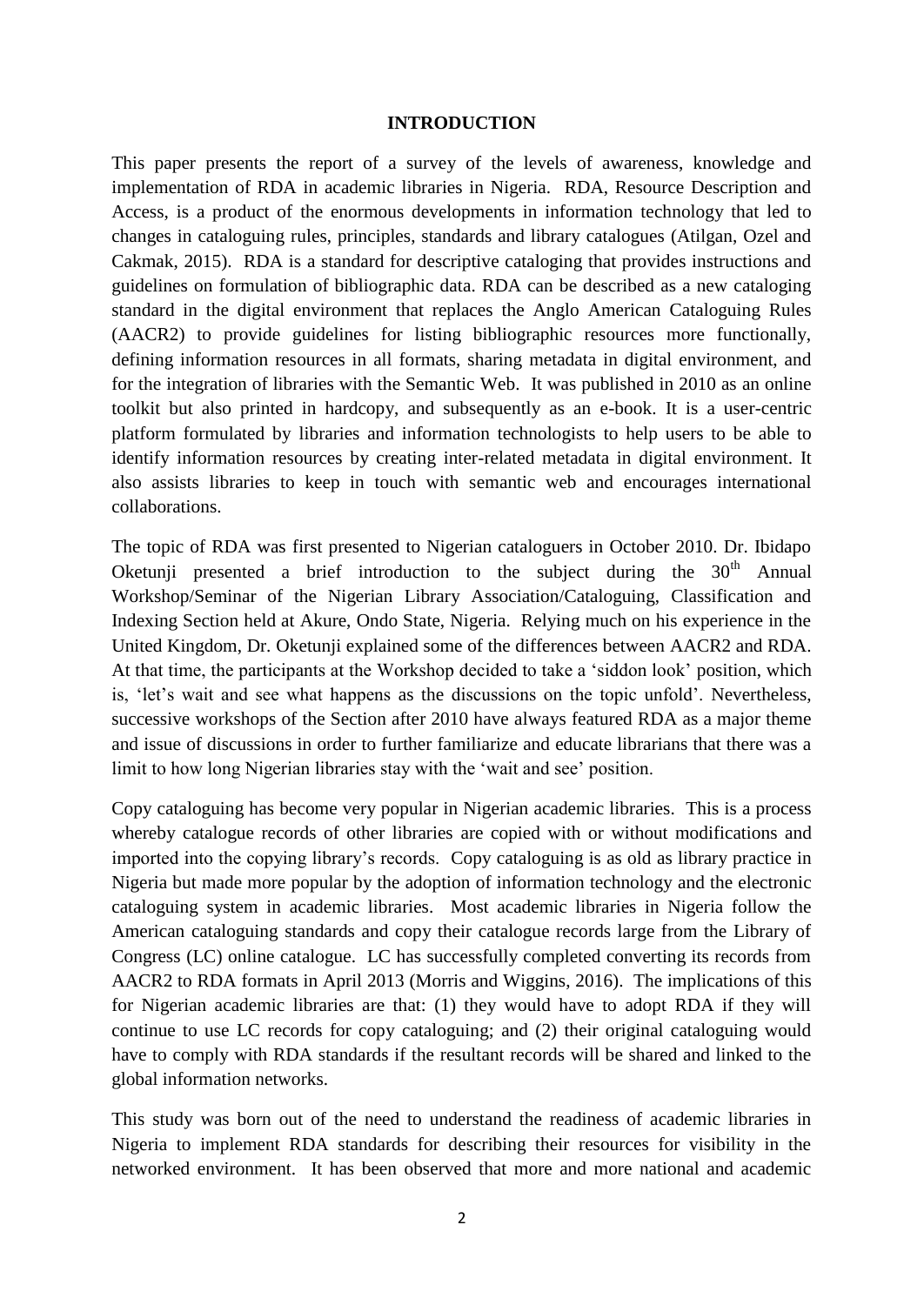libraries are implementing RDA. Many are converting their catalogue records to from AACR2 to RDA standards. Hence, there cannot be any better time for academic libraries in Nigeria to follow the trend because, according to Goldsmith and Adler (2014), the AACR2 standards no longer provide the means for proper description of all resources being catalogued by academic libraries. If the envisioned national union catalogue for Nigerian libraries would be realized, adopting a common standard of practice such as RDA would be the way to go. Therefore, this study provided answers to the following research questions.

- 1. What is the level of awareness of academic libraries in Nigeria about RDA standards?
- 2. What is the level of knowledge of academic librarians in Nigeria about RDA?
- 3. Are there any academic libraries in Nigeria using RDA standards?
- 4. If there are, what is the level of implementation of RDA in the libraries?

Academic libraries were adopted for the study because it is a common knowledge that they are the most developed library system in Nigeria and because they always blaze the trail of every development in library practice in Nigeria. The professionals working in these environments are considered to be more exposed to best practices and trainings in the field of librarianship. As a result, they are expected to be conversant with the latest development in cataloguing standards and principles, particularly with RDA, FRBR and FRAD.

## **LITERATURE REVIEW**

RDA is a content standard that 'provides a set of guidelines and instructions on formulating data to support resource discovery' (RDA Toolkit, Introduction). It both replaces and builds upon AACR2, as no further development was made to AACR2 since 2005 but the work of rule creation, revision and amendment has been focused on RDA (Hunt, 2013). RDA is founded upon entity-relationship model of Functional Requirements for Bibliographic Records (FRBR) and Functional Requirements for Authority Data (FRAD) (Oliver, 2010). Unlike AACR2 which is based around types of materials and headings, individual chapters giving rules for specific material types, RDA is structured around FRBR and FRAD entities and their relationships. As a result, cataloguers are now forced to think about resources being described within an FRBR framework (Riva and Oliver, 2012). According to IFLA Study Group on the FRBR (1998), RDA supports user tasks of 'find', 'identify', 'select' and 'obtain' because of resource descriptions created by the descriptive content. Similarly, the IFLA Working Group on FRANAR (2009) contended that controlled access points (previously referred to as headings in AACR2) describe an entity associated with a resource (e.g. a creator) and support the FRAD user tasks of 'find', 'identify', 'contextualize' and 'justify'.

Though formally released as a web-based RDA Toolkit in June, 2010, RDA has a long history as it was released in a draft form for community review in late 2008 (Hunt, 2013). RDA went into official field test with selected US libraries between October and December, 2010 and the report from the field test libraries and subsequent official response was released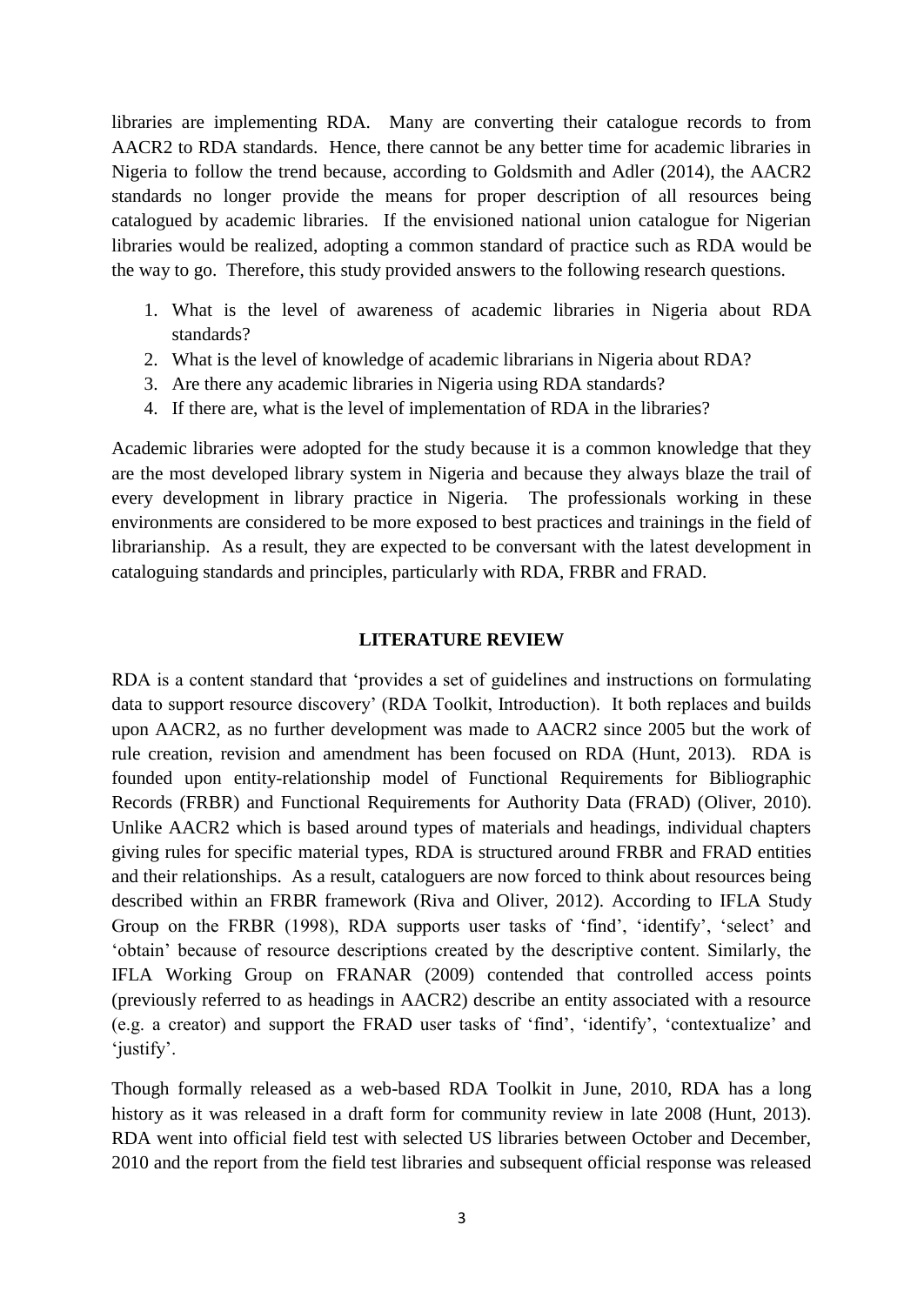between May and June, 2011 (Library of Congress, 2011). The field test report revealed nine principal reservations which the Joint Steering Committee for the Development of RDA (JSC) and the publishers had made significant progress to overcome, thereby setting the official launch date to March 31, 2013.

The date was adopted by the Library of Congress (Goldsmith and Adler, 2014), British Library (Danskin, 2013) and other libraries, both in the US and internationally. Some other libraries, such as Die Deutsche Nationalbibliothek, Libraries and Archives, Canada and the National Library of Australia, have set dates for their own adoption in the period up to 2015 (Hunt, 2013). However, there is no report of library in Nigeria making such declaration of set dates for the adoption of RDA in literature. This is worrisome because, according to Hunt (2013), libraries do not have a choice of whether to adopt or not. As long as academic libraries in Nigeria derive their data from external sources such as LC Online Catalogue, OCLC WorldCat and shelf-ready vendors, there cannot be alternative to RDA adoption.

Hunt (2013), using the Rogers' technology diffusion theory, classified RDA adopters to five namely: innovators, early adopters, early majority, late majority and laggards. Innovators are the RDA field test libraries, early adopters are the libraries that adopted RDA before the majority and went live immediately after March 31, 2013 and the early majority are described as libraries that had planned schedule for RDA adoption before end of 2013 and early 2015. The late majority are those libraries that cautiously wait for that time they perceive is right to adopt RDA, while the laggards are the libraries that hang unto AACR2 because they do not believe RDA offers any better alternative. The academic libraries in Nigeria can be categorized into either the late majority adopters or the laggards because despite the avalanche of information about RDA and its benefits none has made any declaration to adopt it.

Cullen (2016) identified 'waiting for evidence of how RDA works for other organizations' as the major reason for non-adoption of RDA in a study of RDA implementation in 16 SCONUL member libraries in Ireland. Other reasons such as 'RDA does not meet our needs', 'RDA subscription too expensive' and 'current library management system does not support RDA' were also adduced for non-adoption by a few of the libraries. Also, Kishimoto and Snyder (2015) identified 'familiarizing oneself with RDA and learning to navigate the RDA Toolkit' as a challenge to using the new standards. These reasons could account for Nigerian libraries not adopting RDA.

## **METHODOLOGY**

The study adopted the survey approach and the population was the entire academic librarians in Nigeria. Academic librarians are library and information professionals practicing in libraries of universities, polytechnics, colleges of education and other tertiary institutions awarding certificates, diplomas, degrees and other academic honours in Nigeria. The total enumeration sampling technique was used to draw the sample for the study. All academic librarians registered on Nigerian Library Association (NLA) online forum formed the sample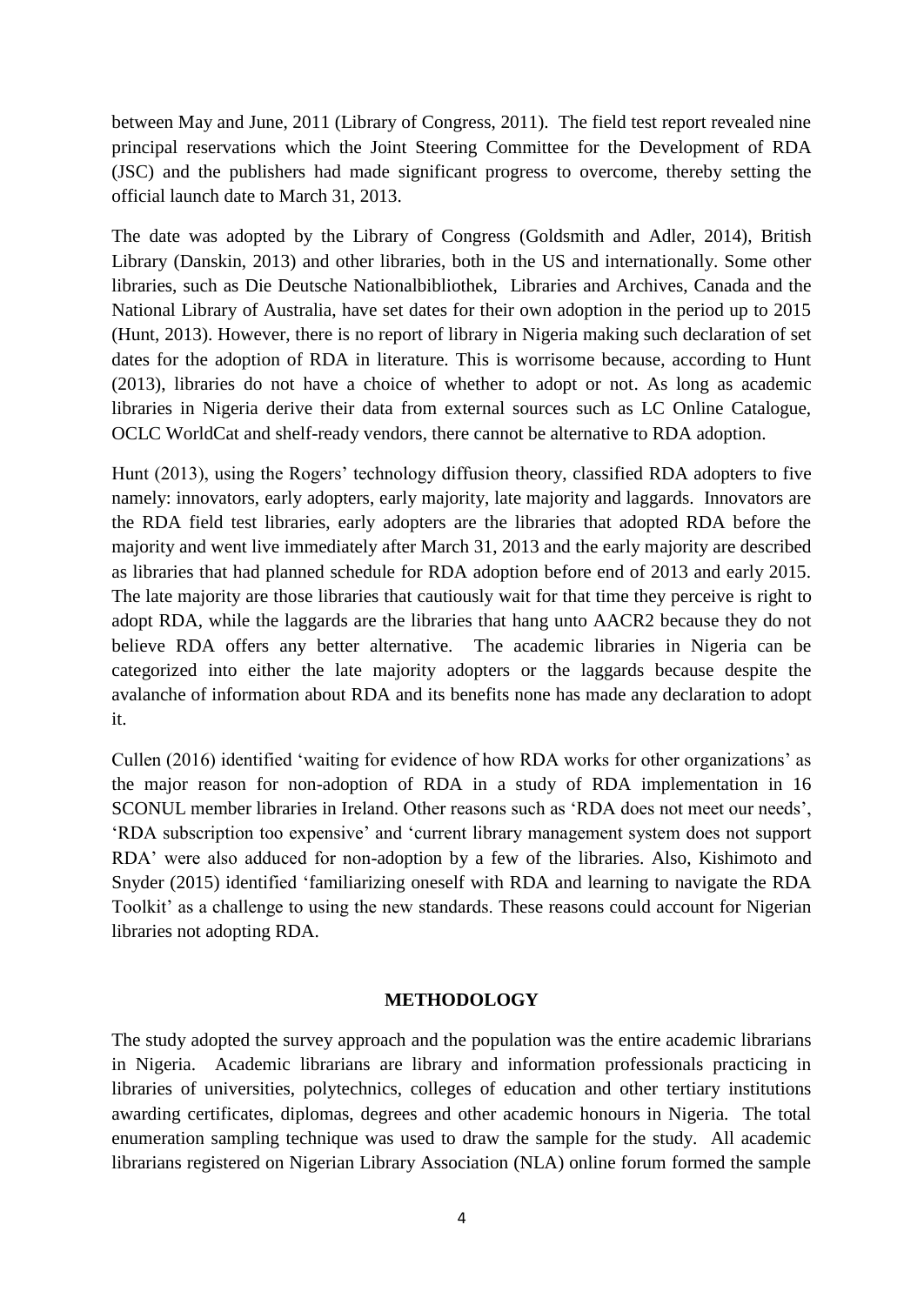of the study. The NLA Forum is a *Yahoo!* discussion group created for and open to all librarians in Nigeria. On this forum members can make comments on national and international professional matters and also provide information about events, programs and opportunities for librarians.

A 15-item self-developed but based on information gleaned from literature was used to collect data for the study. The data collected include demographic information of the librarians and their libraries, and the levels of awareness, knowledge and implementation of RDA standards in their libraries. The questionnaire was developed into an online survey instrument using the Google Forms application. The hyperlink to the survey [\(http://goo.gl/forms/vZBFCsQwrLpxj9IM2\)](http://goo.gl/forms/vZBFCsQwrLpxj9IM2) was sent to the NLA Forum for a period of four weeks. Weekly reminders were sent to the Forum to encourage participation and to ensure a high response rate. The data collected were analysed using the Statistical Package for Social Science (SPSS).

At the expiration of the four weeks, 89 academic librarians responded with 65 (78.3%) from university libraries while six and four responded from polytechnic and college libraries respectively. Eight librarians responded from research institutes and the remaining six did not indicate their places of work.

## **RESULTS**

## **Demographic characteristics of the respondents**

Out of the 89 librarians that participated in the study, 51.2% were males and 48.8% were females. The average age of the librarians was 42.8 years; the youngest and the eldest being 29 and 64 years old respectively. The participants had practiced as librarians for 12 years on the average and had been in their present libraries for an average of 9 years. Table 1 show the types of academic institutions where the participants worked. About 78% are academic librarians in universities while 28% are distributed among polytechnics, colleges of education and research institutes.

In terms of official status, seven participants are heads of libraries (i.e. university librarians, polytechnic librarians, college librarians and institute librarians), while four are deputy or assistant heads of libraries. The other respondents are distributed among the upper and lower rungs of the ladder of the profession as applied to the institutions. However, nine did not indicate their status.

Table 1 also presents the units of the library where the participants work. About 40% work in the Cataloguing/Technical services units while almost 15% work in the e-resources management/virtual services units of the libraries. Six respondents did not indicate where they work. Since job rotation is a feature of library work, it is expected that all the participants must have worked in the Cataloguing/Technical sections of their libraries at one time or the other; and those who are yet to would at one time or the other be posted there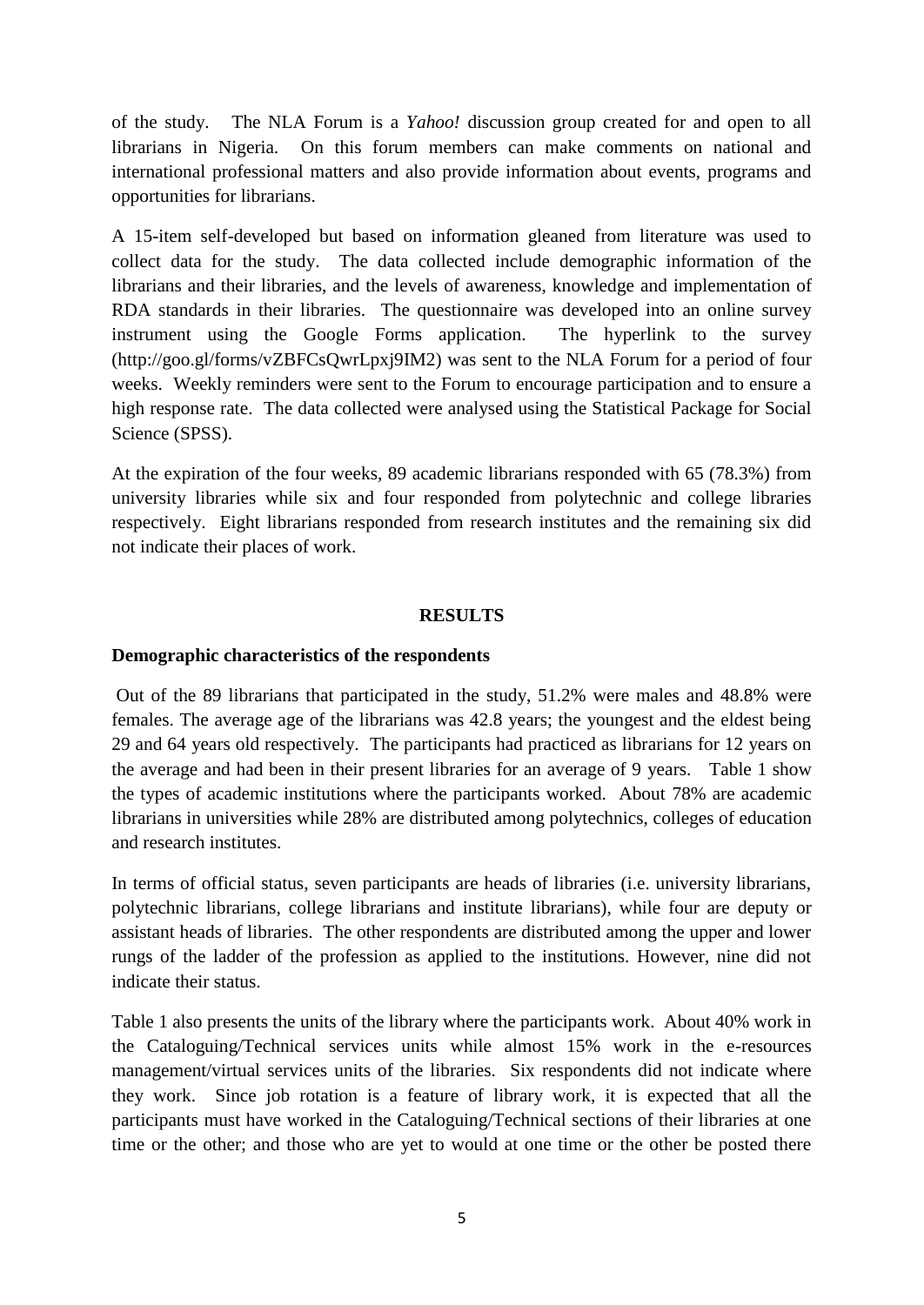before the end of their careers. This may explain why all librarians irrespective of where they work participated in the study.

| Place of work of the respondents                |                           |            |
|-------------------------------------------------|---------------------------|------------|
| Type of institutions                            | Number of the respondents | Percentage |
| Universities                                    | 65                        | 78         |
| Polytechnic                                     | 6                         |            |
| Colleges of education                           | 4                         |            |
| <b>Research institutes</b>                      | 8                         |            |
| Not specified                                   | 6                         |            |
| Official status of the respondents              |                           |            |
| Heads of libraries                              | $\overline{7}$            |            |
| Deputy/Assistant Heads of libraries             | 4                         |            |
| Principal Librarians                            | 9                         |            |
| <b>Senior Librarians</b>                        | 14                        |            |
| Librarian 1                                     | 19                        |            |
| Librarian 2                                     | 18                        |            |
| <b>Assistant Librarians</b>                     | 9                         |            |
| Not specified                                   | 9                         |            |
| Duty posts of the respondents                   |                           |            |
| Cataloguing & Classification/Technical services | 36                        |            |
| E-resources management/Virtual services         | 13                        |            |
| Readers' Services                               | 11                        |            |
| General administration                          | 8                         |            |
| Serials unit                                    | 5                         |            |
| Acquisitions/Collection management              | 5                         |            |
| Automation/Systems unit                         | 3                         |            |
| No response                                     | 8                         |            |

**Table 1: Demographic characteristics of the respondents in Nigeria**

## **RDA awareness of the librarians**

The participants were requested to indicate the tools used in their libraries for cataloguing information resources on a checklist. The list included common tools such as the Library of Congress (LC) Classification Schedules, LC Subject Headings, Dewey Decimal Classification Scheme, Sear's List of Subject Headings, Anglo-American Cataloguing Rules, LC Cutter Table, Cataloguer's Desktop, Cataloguing Calculator, LC Classification Web, OCLC WorldCat, etc. Majority mentioned at least two of the tools as what they used in their libraries.

The participants were also asked if they had heard about RDA before the survey. 78 (88%) said they had heard about it while 11 (12%) had not. Table 2 shows the sources from where the participants got their awareness of RDA with attendance of local conferences, workshops/seminars being the highest (35 participants; 45%) and through lectures in the library school being the least (5 participants; 6%). Obviously, the participants were quite aware of RDA and that, through informal means.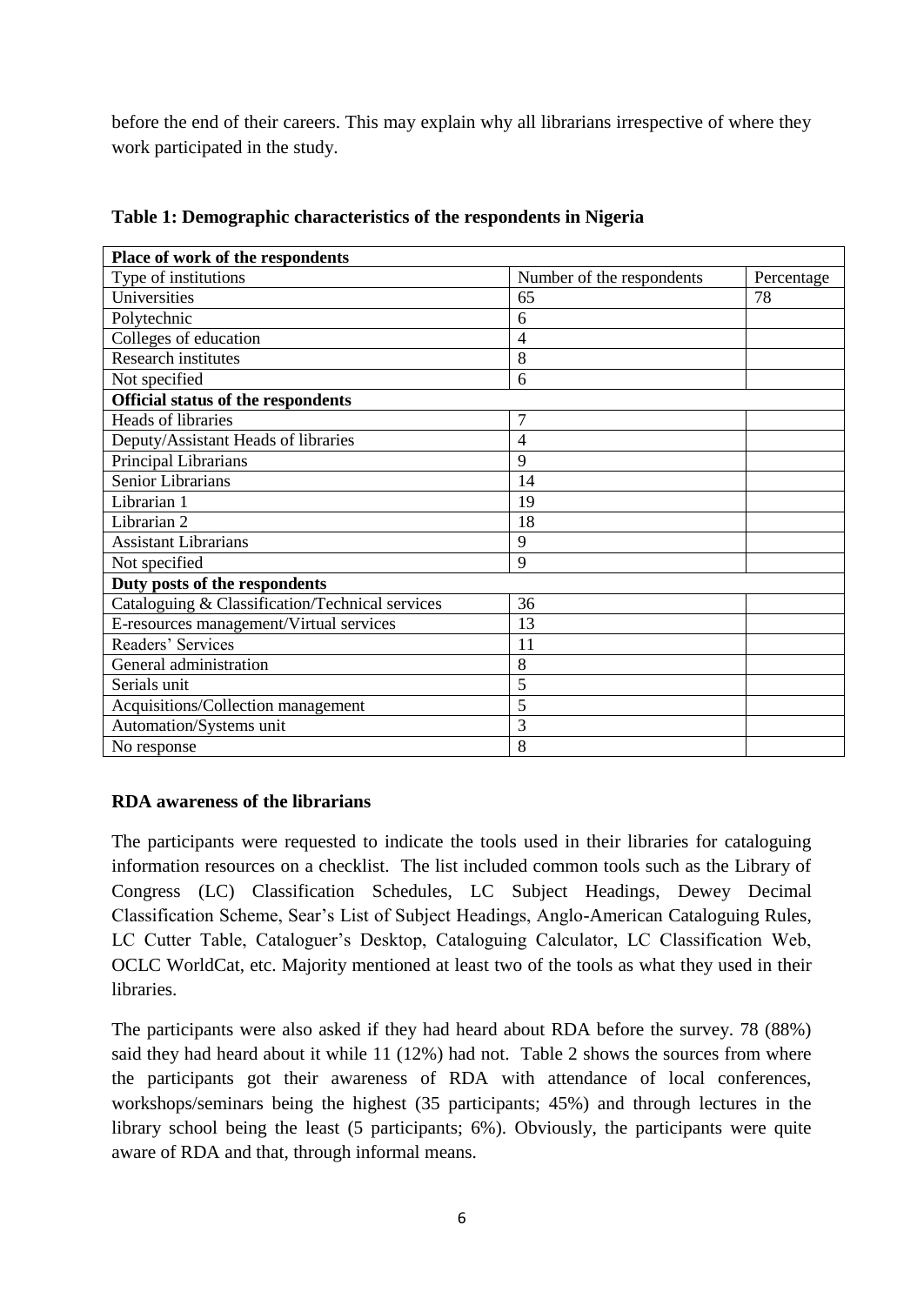| <b>Source of awareness</b>                | <b>Number of respondents</b><br>$(N=78)$ | Percentage |
|-------------------------------------------|------------------------------------------|------------|
| conferences/<br>Attendance<br>local<br>at | 35                                       | 45%        |
| workshops/seminars                        |                                          |            |
| While browsing the Internet               | 20                                       | 26%        |
| Through friends and colleagues            | 18                                       | 23%        |
| Through personal studies/research         | 16                                       | 21%        |
| international<br>Attendance<br>at         | 8                                        | 10%        |
| conferences/workshops/seminars            |                                          |            |
| Participation in online discussion groups | ⇁                                        | 9%         |
| Through lectures in library school        | 5                                        | 6%         |

# **Table 2: Sources of the participants' awareness of RDA**

## **Participants' knowledge of RDA**

The responses to the statements in Table 3 show the participants' level of knowledge of RDA. The answer should be 'yes', 'no' or 'I don't know'. It is apparent that the participants have some basic knowledge about RDA because they got the answers to many of the questions right. However, more than half (56%) did not know that the rules were formally released in 2010. Similarly, more than half of the participants knew that RDA is compatible with any metadata coding schema, which is an indication that they only had basic knowledge about the concept but were oblivious of its technicalities.

**Table 3: Participants' knowledge about RDA**

| S/N             | <b>Statements about RDA</b>                                       | <b>Right</b> | Wrong          | I don't |
|-----------------|-------------------------------------------------------------------|--------------|----------------|---------|
|                 |                                                                   |              |                | know    |
|                 | RDA is a standard for descriptive cataloguing                     | 76           | 2              | 11      |
| 2               | RDA was released in 2010                                          | 37           | $\mathfrak{D}$ | 50      |
| 3               | RDA provides instructions on formulating bibliographic data       | 73           |                | 15      |
| $\overline{4}$  | RDA is used by libraries and related cultural organizations, such | 68           | 3              | 18      |
|                 | as museums and archives                                           |              |                |         |
| $5\overline{)}$ | RDA replaces AACR2                                                | 52           | 20             | 17      |
| 6               | RDA is not different from AACR2                                   | 46           | 20             | 23      |
| 7               | RDA is based on FRBR                                              | 52           | 2              | 35      |
| 8               | RDA is used for internet resources only                           | 51           | 21             | 17      |
| 9               | RDA is compatible with any coding schema                          | 44           | 4              | 41      |
| 10              | RDA presents data as they appear on the document                  | 58           | 4              | 27      |

# **Use of RDA in academic libraries**

The study also investigated the status of RDA implementation and use in the libraries where the participants work. The participants were asked to show their levels of agreement or disagreement with statements connoting denoting RDA use and implementation on a scale of four ranging from strongly disagree=1 and strongly agree=4.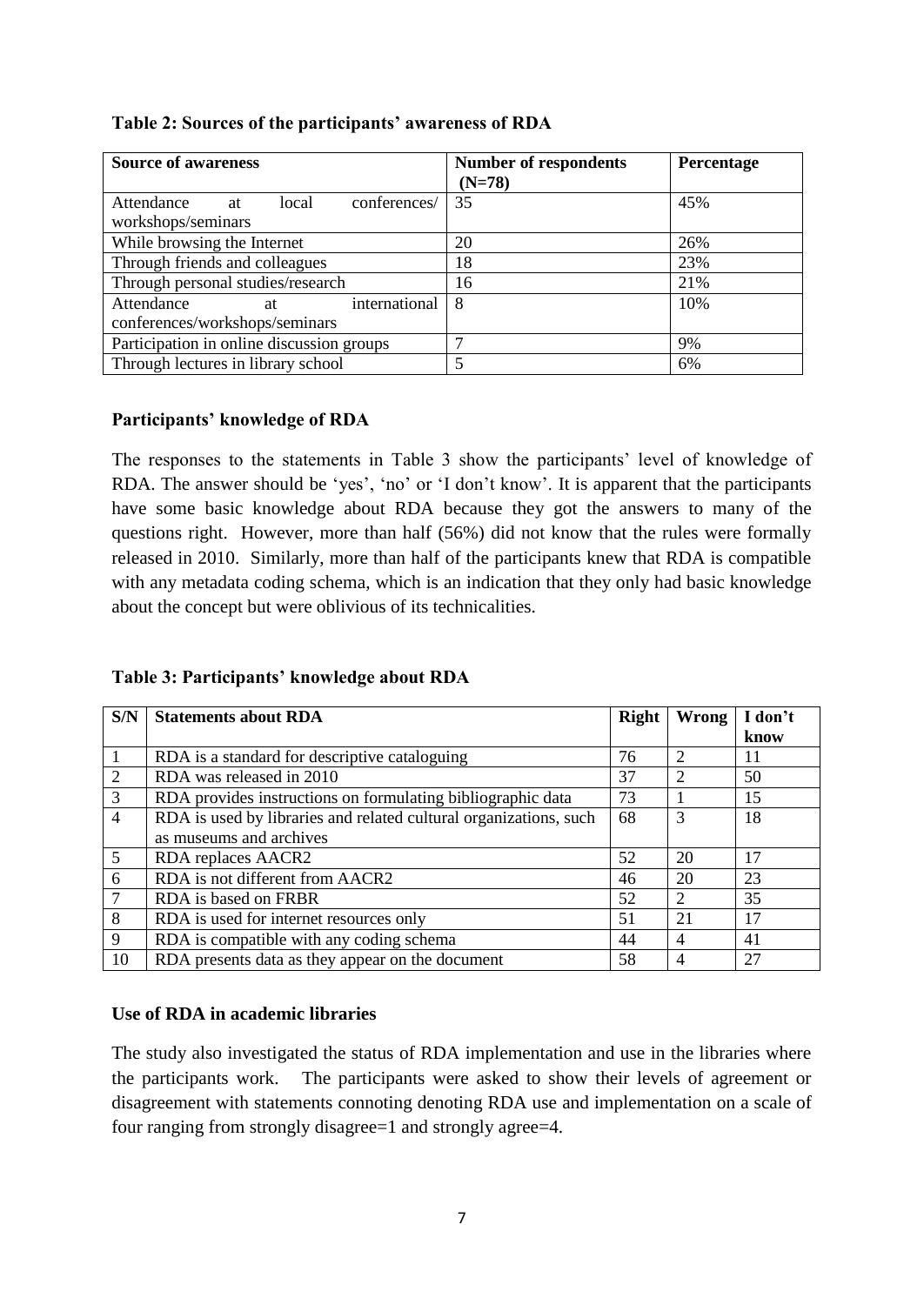| S/N            | <b>Statements on use of RDA</b>               | <b>Strongly</b> | <b>Disagree</b> | Agree      | <b>Strongly</b> |
|----------------|-----------------------------------------------|-----------------|-----------------|------------|-----------------|
|                |                                               | disagree        |                 |            | agree           |
| $\mathbf{1}$   | My library uses RDA to describe its resources | 55              | 11              | 12         | 11              |
| $\sqrt{2}$     | All our catalogue records are in RDA format   | 58              | 15              | 10         | 6               |
| $\overline{3}$ | Our library management system has been        | 52              | 18              | 8          | 11              |
|                | configured to reflect RDA principles          |                 |                 |            |                 |
| $\overline{4}$ | My library is using RDA for its new records   | 52              | 16              | 10         | 11              |
|                | and e-resources                               |                 |                 |            |                 |
|                | <b>Mean</b>                                   | 54 (61%)        | 15(17%)         | $10(11\%)$ | $10(11\%)$      |
| 5              | My library is planning to change to RDA as    | 17              | 13              | 14         | 42              |
|                | soon as we have the expertise to do it.       |                 |                 |            |                 |
| 6              | My library will implement and use RDA if we   | 13              | 5               | 17         | 53              |
|                | have the technical know-how                   |                 |                 |            |                 |
| $\overline{7}$ | My library would have been using RDA but      | 35              | 17              | 14         | 23              |
|                | there is no budgetary support to acquire the  |                 |                 |            |                 |
|                | kit.                                          |                 |                 |            |                 |
| 8              | Challenge of retro-conversion is delaying my  | 51              | 16              | 10         | 12              |
|                | library's decision to use RDA                 |                 |                 |            |                 |
| 9              | RDA is too cumbersome, so my library may      | 54              | 24              | 10         | $\mathbf{1}$    |
|                | not use it.                                   |                 |                 |            |                 |
| 10             | My library has no other choice than to use    | 21              | 11              | 13         | 44              |
|                | RDA because it is the current practice        |                 |                 |            |                 |
|                | direction for cataloguing work                |                 |                 |            |                 |

## **Table 4: Use of RDA in academic libraries**

The statements in Table 4 could be categorized into four different levels of RDA use and implementation in the academic libraries in Nigeria. Statements 1 to 4 indicate 'already implemented RDA'; statements 5 to 8 depict 'ready to use RDA but constrained' while statement 9 means 'may never use RDA' and statement 10 implies 'has no choice but to use RDA'. Only about 22% of the participants believed that their libraries are already implementing RDA while about 71%, 42% and 25% respectively agreed and strongly agreed that lack of expertise/skills, inadequate budgets/finance and retrospective conversions of records constrained their libraries to use RDA. This implies that lack of expertise and skills was the major constraint to the use and implementation of RDA in Nigerian academic libraries. Furthermore, over 83% of the participants indicated that RDA may never be implemented in their libraries because they felt it was too cumbersome to use and approximately 64% believed that their libraries had no other choice than to use RDA eventually.

#### **DISCUSSIONS**

A major finding of this study was that the participants were only aware of topics relating to overview and development of RDA. This is similar to the findings of Mansor and Ramzdan (2014) who studied RDA perception among Malaysian cataloguers. The main source of awareness of the participants was attendance at local workshops/seminars and conferences. The authors expected this to be the situation because the Cataloguing, Classification and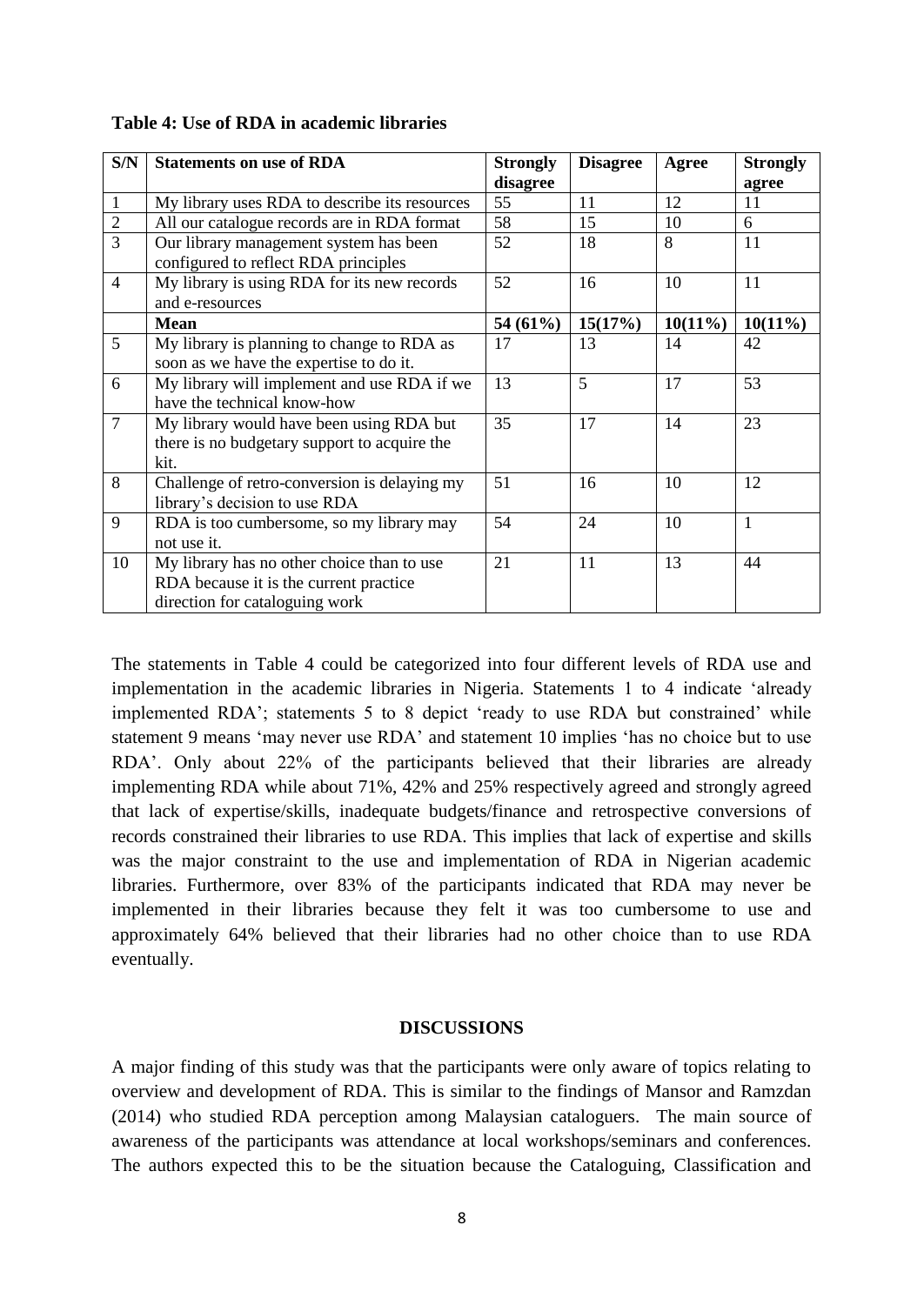Indexing Section of the Nigerian Library Association (NLA) has been making RDA a major theme of discussions during its annual workshops/seminars since 2011and such events have always witnessed a large turn-out of librarians from different parts of Nigeria. Also, NLA granted the Section a permission to sponsor a special session of its annual Conference, attended by over 500 librarians, to present a commissioned paper on the subject of RDA in July, 2015 at Osogbo, Osun State. The speaker, Mrs. K.O. Jagboro, from Hezekiah Oluwasanmi Library, Obafemi Awolowo University, Ile Ife, re-introduced RDA to the audience, re-iterated its features and explained its workings to the audience at the 2015 Conference. These efforts must have informed why attendance at local conferences, workshops and seminars was the leading source of RDA awareness for the study's paprticipants.

Knowledge of RDA must transcend just creating awareness about it. Librarians need to have a practical demonstration of its workings. The finding of the study has shown that the participants lack the technical nitty-gritty of RDA which could hamper its full adoption and implementation in Nigerian libraries. Therefore, RDA should be taught in library schools just as AACR2 and other metadata standards are. A cursory look at the curricula of some library schools in Nigeria revealed non-mentioning of RDA as a topic in the outlines of courses like cataloguing and classification, organizational knowledge and theory of knowledge. This could explain the smallness in the number of the survey's participants that heard about RDA in library school.

The study also confirmed that librarians in Nigeria did not have any formal training in RDA. Presently, there are no known local training opportunities on RDA in Nigeria because library schools are yet to include it in their curricula. Also, overseas trainings are expensive and beyond the reach of most academic libraries, especially, in this time of economic recession that has affected every aspect of the Country's social life. In order to fill this gap, the Cataloguing, Classification & Indexing Section of the Nigerian Library Association attempted to organize a training workshop to be anchored by ITOCA in October 2016, Calabar, Cross River State, Nigeria. The proposed Workshop was cancelled because the Section could not raise funds to pay the \$21,900 ITOCA charged for the training. It is apparent that, unless something better happens to the economy, the cost of formal RDA training may remain unaffordable to Nigerian academic libraries.

There is no gain-saying that implementation of RDA is almost non-existent in Nigerian academic libraries as revealed by the study. Though a few of the participants claimed that their libraries were implementing RDA, what was considered as implementation and use might just be import and reuse of RDA records which may reflect different levels of dependency on copy cataloguing (Danskin, 2014). This supports Ahonsi (2014) who found that academic libraries in Nigeria were yet to implement RDA. There was not documentary evidence of any library in Nigeria that had any policy on RDA implementation. Even the National Library of Nigeria has not made any move towards institutionalizing the replacement of AACR2 records with RDA records either though copy cataloguing or original cataloguing. The study identified three factors constraining the implementation of RDA in academic libraries which included lack of requisite skills and expertise to use it, lack of funds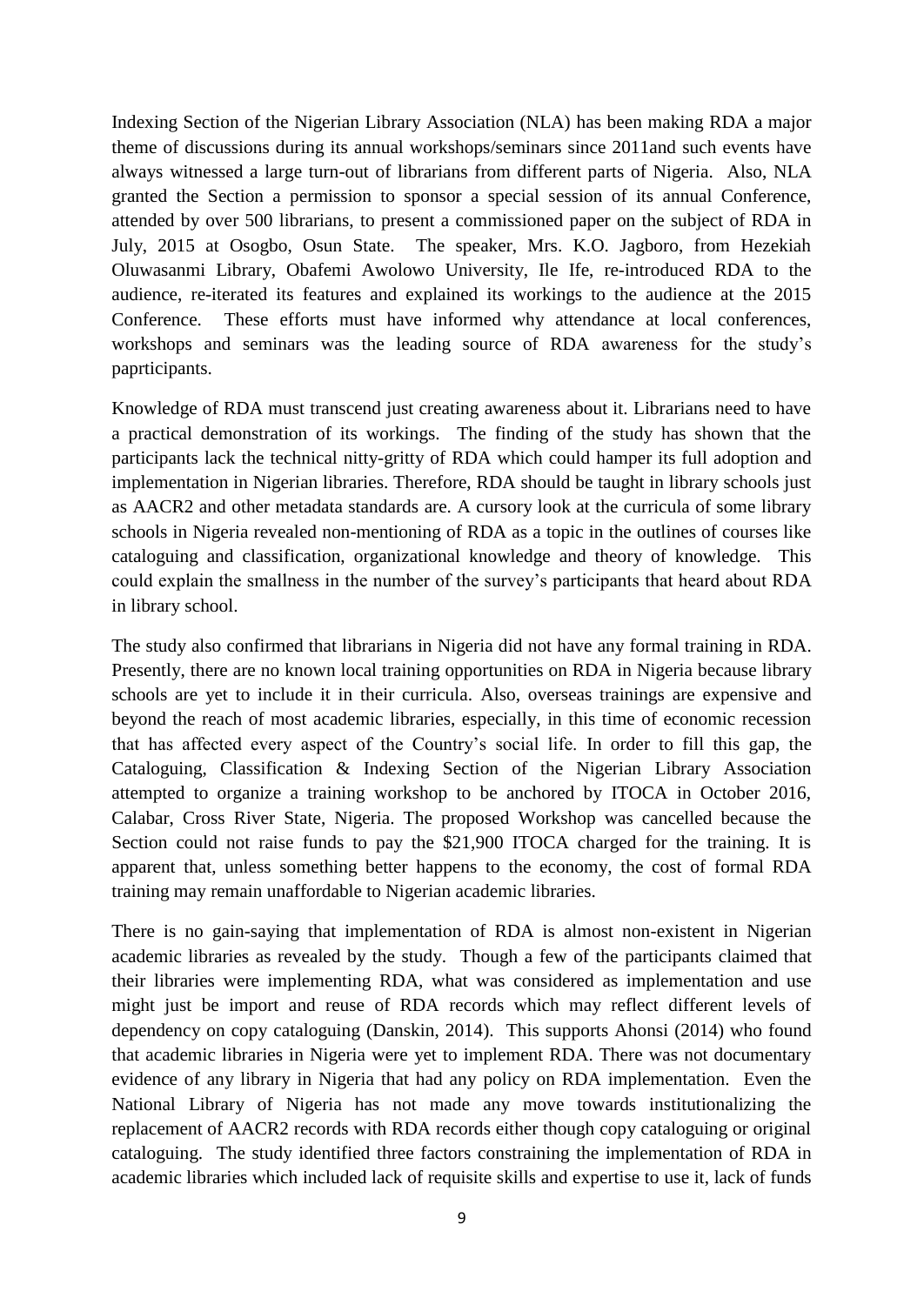to acquire the RDA toolkit and the challenge of converting existing records from AACR2 to RDA. The constraints were similar to those identified by Alan Danskin (2013) among nonimplementing libraries in the United Kingdom.

The study also revealed the 'no-alternative to RDA' notion of the participants. The implication is that the librarians believed that RDA have come to stay hence academic libraries have no other choice than to embrace its implementation to catalogue information resources for more visibility in the networked environment. Collection development in academic libraries in Nigeria depends largely on the foreign book market since local publishers find it difficult to thrive because of pirating activities and hostile business environment. This has made copy cataloguing popular for the fact that most foreign publications come with Cataloguing-in-Print (CIP) records and also because the books always have their metadata already described in one online public access catalogue or the other. Library of Congress (LC) online public access catalogue, as found in the study, is the most used among academic libraries in Nigeria. LC completed conversion of its records from AACR2 to RDA in December 2013 (Goldsmith and Adler, 2014) and the CIPs and OPAC records produced now exist in RDA standards. Therefore, for effective copy cataloguing by Nigerian academic libraries, implementing RDA is inevitable.

#### **CONCLUSION**

Academic libraries in Nigeria are yet to implement RDA despite the relative high level of awareness and knowledge of the concepts among librarians in the institutions. At the time of writing this paper, there was no library in the Country that has implemented RDA; neither was there any that had policy on ground to convert catalogue records from AACR2 to RDA standards. Since the move to RDA is accepted by Nigerian academic library professionals as inevitable due to the libraries' dependence on LC bibliographic data, the planning and implementation process should begin in earnest. This will lead to more national cooperation than existed previously among the libraries. In order to derive these benefits, the following are recommended for an effective implementation of RDA in Nigeria academic libraries.

- 1. Since lack of expertise is a major constraint to RDA implementation among academic libraries in Nigeria, it is imperative to consider training and retraining of library professionals on the new standards which should be cost effective and affordable to the libraries. This can be achieved through informal continuing professional development programmes such as webinars and workshops relating to RDA. There are lots of RDA related webinars online particularly those offered by LC and Association of Library Collections and Technical Services (ALCTS). Such webinars can be projected in reserved rooms for group viewing and discussion. Cataloguing and other technical services staff can be encouraged to attend such webinars.
- 2. Because of low level of ICT literacy among library staff in Nigeria (Adeleke and Olorunsola, 2007), the RDA toolkit which is an integrated, browser-based online product, may be difficult for users to navigate (Kishimoto, 2013). Therefore, it is imperative to produce a RDA handbook prepared for Nigerian cataloguers for them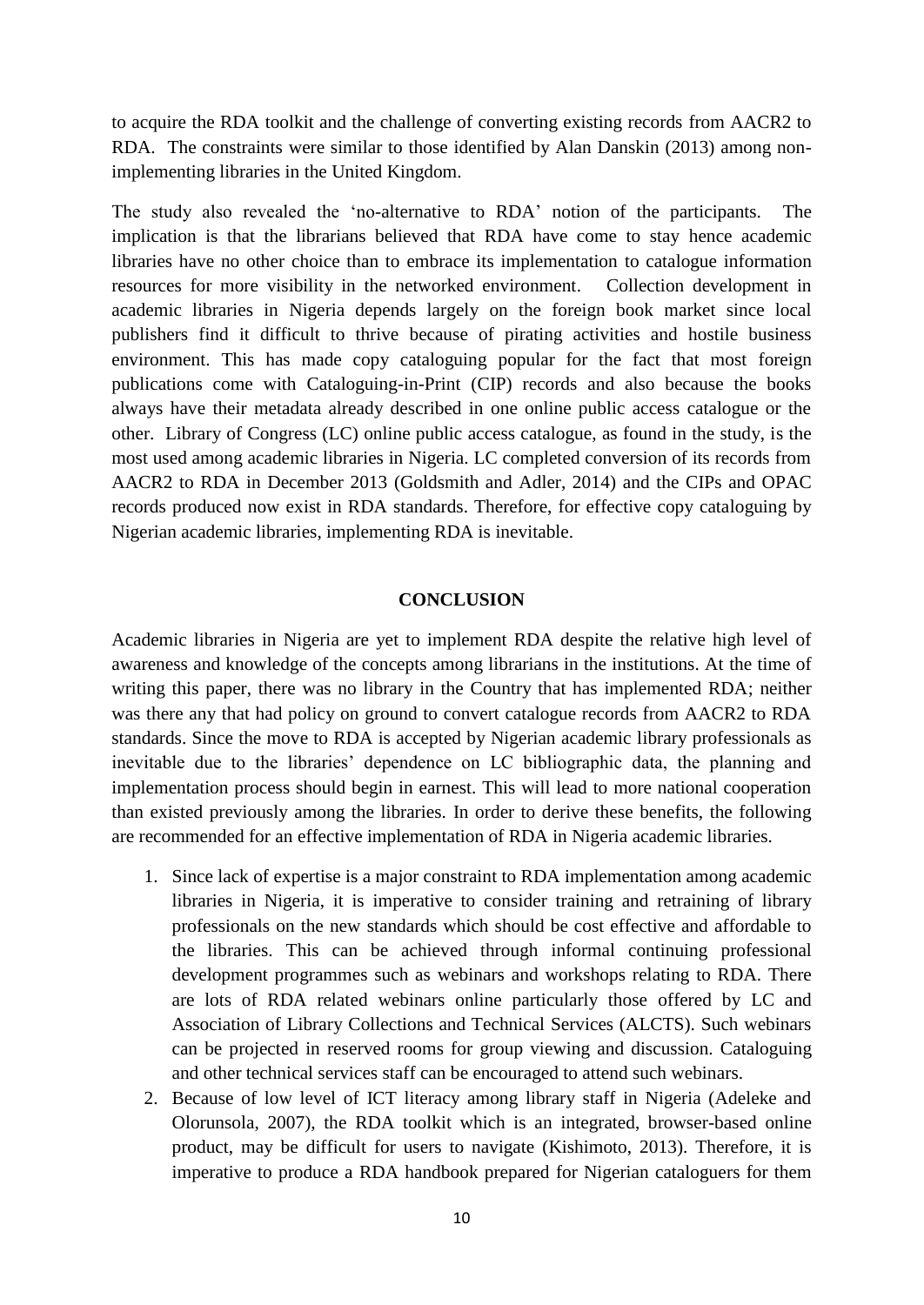to read and understand the new cataloguing standards. The handbook should include examples of what a typical AACR2 form would look like in the new RDA form. It could also include examples of LC and WorldCat records in RDA standards. It could show the changes and additions made to the AACR2 by RDA. This will enhance the rate of understanding of the librarians and improve their expertise with using the RDA toolkit.

- 3. Perceived high cost of the RDA toolkit is another constraint to the implementation of RDA in most academic libraries in Nigeria. In order to mitigate this challenge, academic libraries could pool their resources together in a consortium arrangement to acquire the online RDA toolkit and share among themselves. This will lighten the burden of individual libraries bearing the whole cost.
- 4. The National Library of Nigeria (NLN) as the legal depository of all publications emanating from the Country has the responsibility to give direction to all libraries for bibliographic data control as it is done by other national libraries. NLN is expected to produce and manage the catalogue records of all Nigerian publications and distribute same to other libraries in the Country to follow the examples of Library of Congress and British Library. It is recommended that the NLN should lead in the execution of the RDA implementation project by providing the funds and other logistics at the national level for overseas training and acquisition of the RDA toolkits. The trainees will have the responsibility to train other librarians within the National Library and in other libraries in Nigeria.
- 5. Also, the Cataloguing, Classification and Indexing Section should set up a national steering committee that would liaise with major stakeholders in library and information profession for inclusion of the teaching of RDA in the curricula of library schools and in the mandatory continuous training programmes of Librarians' Registration Council of Nigeria in to provide formal training to librarians on RDA.

#### **REFERENCES**

- Adeleke, A. A., & Olorunsola, R. (2007). "Cataloguing and classification online: the experience of Redeemer's University Library". *The Electronic Library, 25*(6), 725- 732.
- Ahonsi, A. (2014). *Resource Description and Access (RDA) handbook for facilitating the understanding of RDA rules by librarians and catalogers in English Speaking countries in sub‐Saharan Africa.* Project, Graduate School of Library and Information Science, University of Illinois, Library and Information Science, Urbana‐Champaign. Retrieved August 2016, from https://www.ideals.illinois.edu/bitstream/handle/2142/50025/A.Ahonsi\_CAS\_Project. pdf?sequence=2
- American Library Association. (2008, October). *RDA Toolkit, Introduction*. Retrieved August 2016, from http://access.rdatoolkit.org
- Atilgan, D., Ozel, N., & Cakmak, T. (2015). RDA in Turkey: perceptions and expectations in implementation. *JLIS.it, 6*(2), 163-169.
- Cullen, M. G. (2016). *RDA Implementation in Ireland: A Survey of CONUL member libraries and Institute of Technology libraries.* Retrieved August 2016